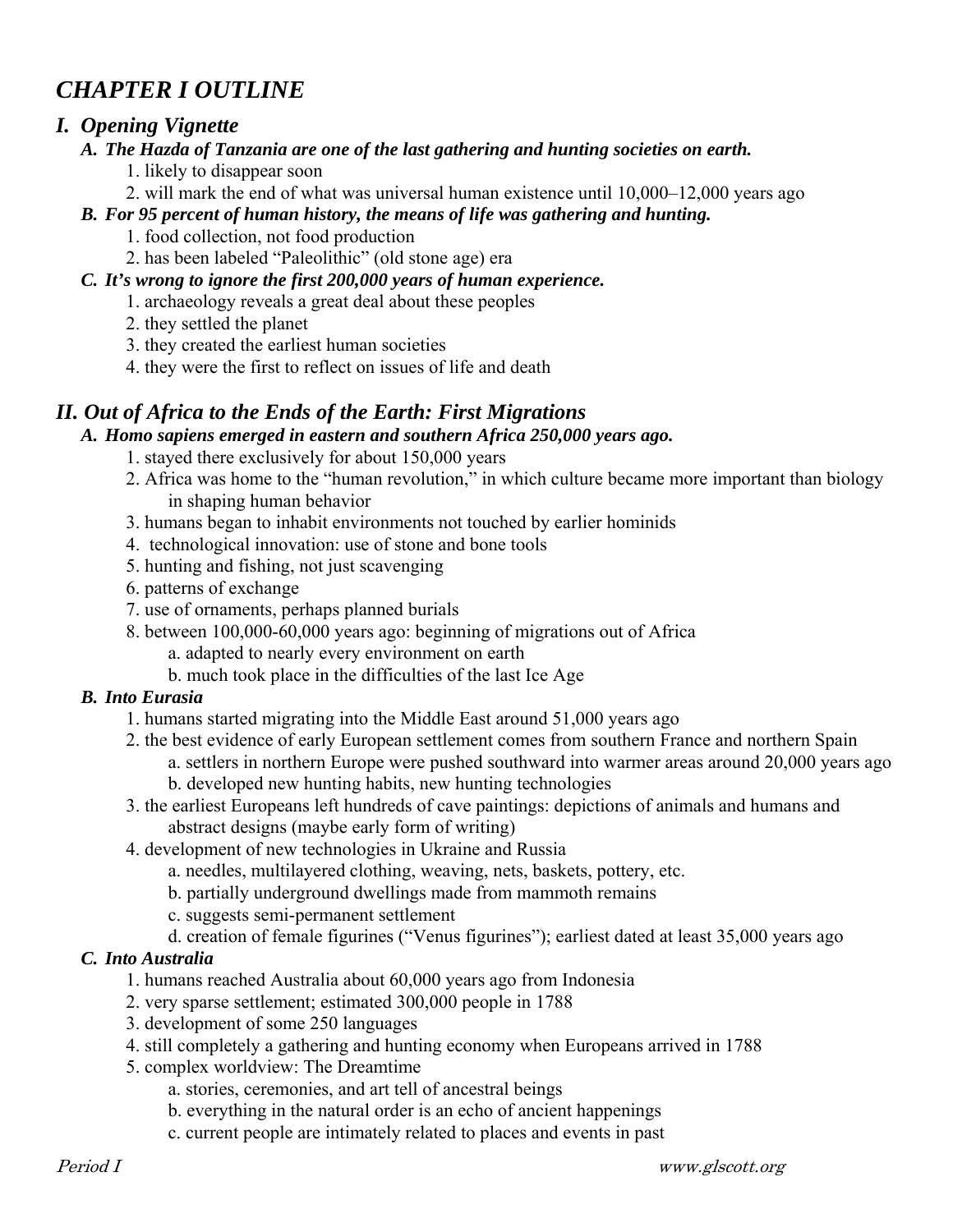- 6. major communication and exchange networks
	- a. included stones, pigments, wood, *pituri* (psychoactive drug)
	- b. also included songs, dances, stories, and rituals

#### *D. Into the Americas*

- 1. when settlement of the Americas began still argued over (between 30,000 and 15,000 years ago)
	- a. mode of migration (Bering Strait or by sea down west coast of North America) also argued
		- b. how many migrations and how long they took also argued over
		- c. evidence of humans in southern Chile by 12,500 years ago
- 2. Clovis: the first clearly defined and widespread culture of the Americas
	- a. name comes from the Clovis point, a kind of projectile point
	- b. flourished 12,000–11,000 years ago
	- c. hunted large mammals (mammoths, bison)
	- d. disappeared about 10,900 years ago, same time as extinction of a number of large mammals
- 3. next stage: greater cultural diversity, as people adapted to the end of the Ice Age in different ways

# *E. Into the Pacific*

- 1. the last phase of the great human migration, started ca. 3,500 years ago
- 2. migration by water from the Bismarck and Solomon Islands and the Philippines
- 3. very quick migration over very long distances
- 4. migrants spoke Austronesian languages (can be traced to southern China)
- 5. settled every habitable area of the Pacific basin within 2,500 years
	- a. also settled the island of Madagascar
	- b. made Austronesian the most widespread language family
	- c. completed initial human settlement of the world ca. 900 C.E. with occupation of Aotearoa (New Zealand)
- 6. Pacific settlers
	- a. took agriculture with them, unlike other migrations
	- b. apparently followed a deliberate colonization plan
	- c. created highly stratified societies or chiefdoms (e.g., Hawaii)
	- d. massive environmental impact on previously uninhabited lands

# *III. The Ways We Were*

# *A. The First Human Societies*

- 1. societies were small, bands of 25–50 people
- 2. very low population density (because of available technology)
	- a. very slow population growth
	- b. perhaps 10,000 people in world 100,000 years ago
	- c. grew to 500,000 by 30,000 years ago
	- d. reached 6 million 10,000 years ago
- 3. Paleolithic bands were seasonally mobile or nomadic
	- a. moved in regular patterns to exploit wild plants and animals
	- b. since they moved around, they couldn't accumulate goods
- 4. societies were highly egalitarian
	- a. perhaps the most free people in human existence
	- b. did not have specialists, so most people had the same skills
	- c. relationships between women and men were far more equal than in later societies
- 5. James Cook described the gathering and hunting peoples of Australia as tranquil and socially equal
- 6. Paleolithic societies had clearly defined rules
	- a. men hunted, women gathered
	- b. clear rules about distribution of meat from a kill
	- c. rules about incest and adultery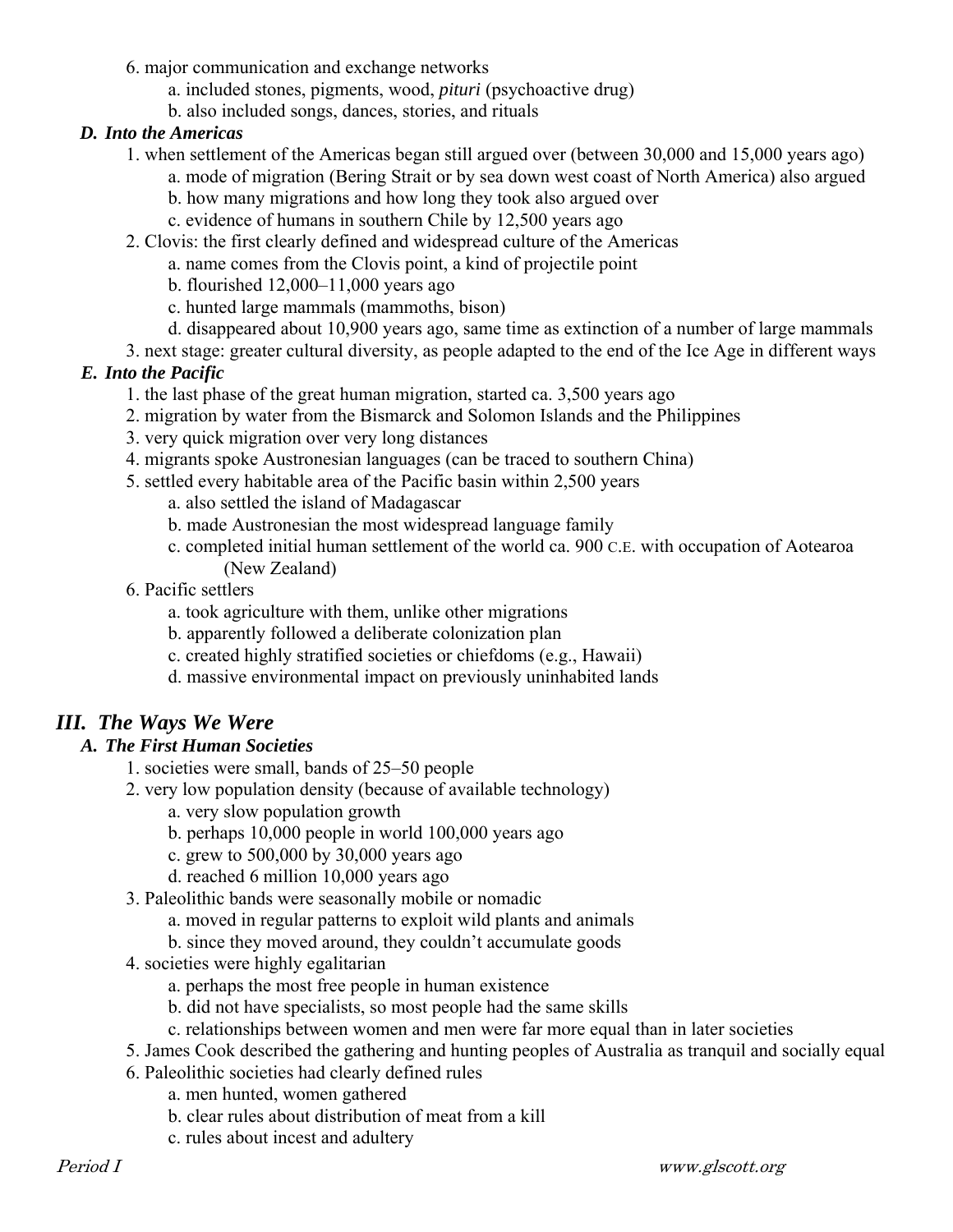#### *B. Economy and the Environment*

- 1. gathering and hunting peoples used to be regarded as "primitive" and impoverished
	- a. modern studies point out that they worked fewer hours
	- b. wanted or needed little
	- c. but life expectancy was low (35 years on average)
- 2. alteration of natural environments
	- a. deliberately set fires to encourage growth of certain plants
	- b. extinction of many large animals shortly after humans arrived
	- c. gradual extinction of other hominids, like the Neanderthals (Europe) and Flores man (Indonesia)

#### *C. The Realm of the Spirit*

- 1. it is difficult to decipher the spiritual world of Paleolithic peoples
	- a. lack of written sources
	- b. art is subject to interpretation
	- c. contemporary gathering and hunting peoples may not reflect ancient experience
- 2. Paleolithic peoples had a rich ceremonial life
	- a. led by part-time shamans (people especially skilled at dealing with the spirit world)
	- b. frequent use of psychoactive drugs to contact spirits
- 3. apparent variety of beliefs
	- a. some societies were seemingly monotheistic
	- b. others saw several levels of supernatural beings
	- c. still others believed in an impersonal force running throughout the natural order
	- d. Venus figurines make some scholars think that Paleolithic religion was strongly feminine, with a great goddess
	- e. many peoples probably had a cyclical view of time

#### *D. Settling Down: "The Great Transition"*

- 1. gradual change as populations grew, climates changed, and peoples interacted
- 2. collection of wild grains started in northeastern Africa around 16,000 years ago
- 3. last Ice Age ended 16,000–10,000 years ago
	- a. followed by a "global warming" period
	- b. richer and more diverse environment for human societies
	- c. population rise
	- d. beginnings of settlement
- 4. settlement led to societal change
	- a. larger and more complex societies
	- b. storage and accumulation of goods led to inequality
- 5. settling-down process occurred in many areas 12,000–4,000 years ago
	- a. Jomon culture in Japan
	- b. Scandinavia, Southeast Asia, North America, Middle East
	- c. bows and arrows were invented independently in Europe, Africa, and Middle East
- 6. the process of settlement was a major turning point in human history

# *IV. Comparing Paleolithic Societies*

# *A. Both the San and the Chumash preserved their ancient way of life into modern times.*

# *B. The San of Southern Africa*

- 1. northern fringe of the Kalahari Desert (present-day Angola, Namibia, Botswana)
- 2. 50,000–80,000 San still live in the region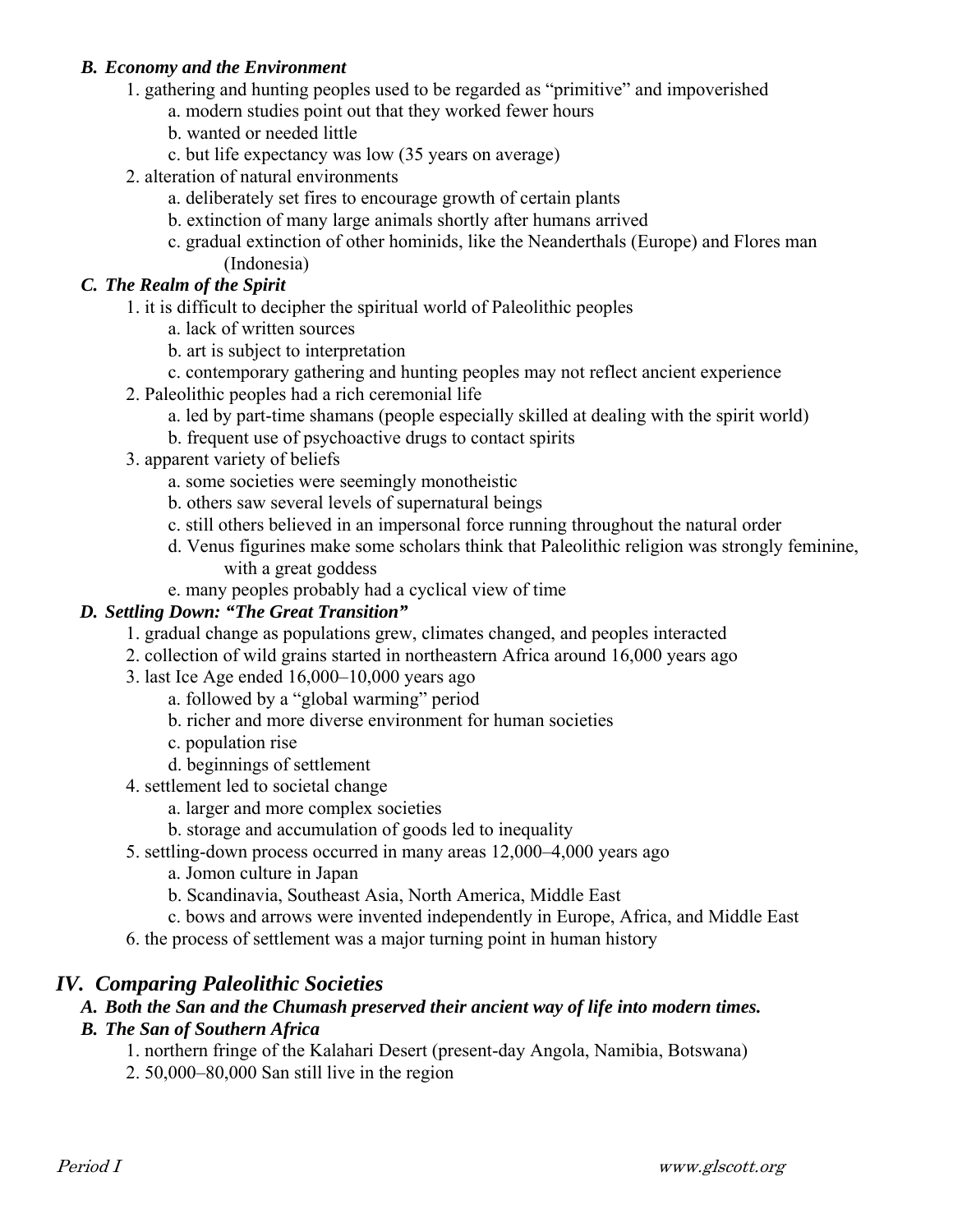- 3. part of the Khoisan language family, inhabited southern Africa at least 5,000 years
	- a. gathering and hunting way of life, with stone tools
	- b. remarkable rock art, going back 26,000 years
	- c. most of the Khoisan peoples were absorbed or displaced by Bantu-speaking peoples
- 4. The San (Ju/'hoansi) still practiced their ancient life with few borrowings when anthropologists started studying them in the 1950s and 1960s
	- a. use some twenty-eight tools, including digging stick, leather garment for carrying things,
		- knife, spear, bow and poisoned arrows, ropes, and nets
	- b. men hunt, women do most of gathering
	- c. adequate diet
	- d. short workweek, with even labor division between men and women
	- e. uncertain and anxious life, dependent on nature
- 5. San society characterized by mobility, sharing, and equality
	- a. basic unit is band of 10–30 people, connected to other bands
	- b. many people claimed membership in more than one band
	- c. frequent movement to new territory
	- d. no formal leaders, priests, or craft specialists
	- e. very complex social relations
	- f. high value given to modesty, cooperation, equality
	- g. e.g., "insulting the meat": a hunter is expected to disparage his accomplishment
	- h. complex system of unequal gift exchange
- 6. relative equality between the sexes
	- a. free sex play between teenagers
	- b. most marriages are monogamous
	- c. frequent divorce among young couples
- 7. frequent conflict over distribution of meat; rivalries over women
- 8. belief system:
	- a. Creator god, *Gao Na*, is capricious
	- b. lesser god, *Gauwa,* is destructive but sometimes assists humans
	- c. *gauwasi* (spirits of dead ancestors) are most serious threat to human welfare
	- d. evil influences can be counteracted with *n/um*, a spiritual potency that can be activated in "curing dances"
	- e. state of warfare with the divine

#### *C. The Chumash of Southern California*

- 1. indicate a later Paleolithic stage than the San, with permanent villages
- 2. Chumash lived near present-day Santa Barbara, California
	- a. richer environment than the San
	- b. perhaps 20,000 when the Spaniards arrived in the sixteenth century
	- c. Chumash created new society after 1150 C.E. in response to violence and food shortages
- 3. central technological innovation: the planked canoe (*tomol*)
	- a. ability to make and own tomol led to social inequality
	- b. stimulated trade between the coast and islands
	- c. made deep-sea fishing possible
- 4. living conditions were more elaborate than the San
	- a. round, permanent, substantial houses (for up to 70 people)
	- b. a market economy, despite being gathering and hunting peoples
	- c. beginning of class distinctions (e.g., bearskin capes, burials)
	- d. emergence of a permanent, hereditary political elite
- 5. Chumash largely solved the problems of violence in the region